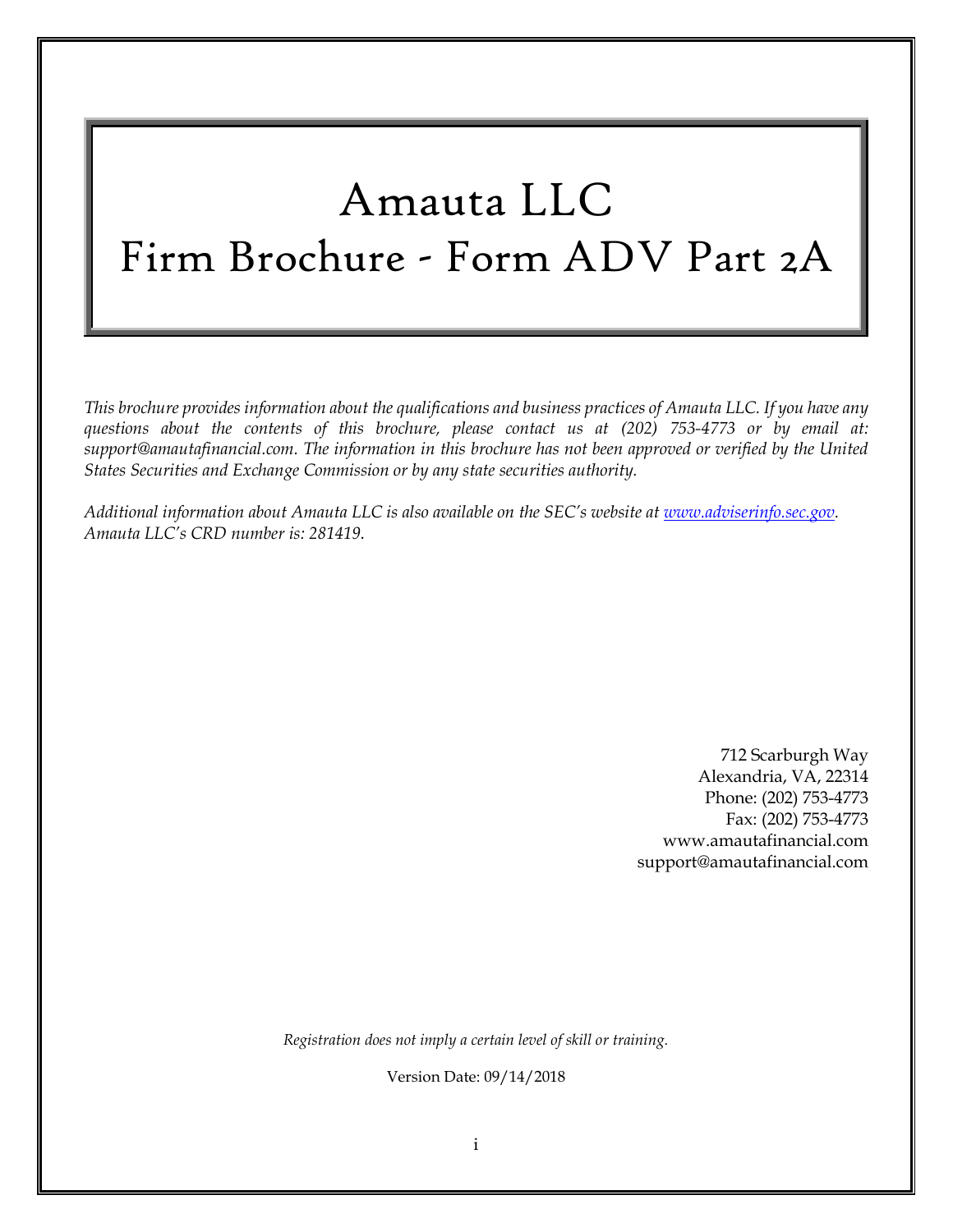## **Item 2: Material Changes**

<span id="page-1-0"></span>The material changes related to Amauta LLC since the last annual updating amendment on 01/11/2018 are listed below:

- Santiago Bedoya is no longer an Investment Adviser Representative/Managing Member of this firm.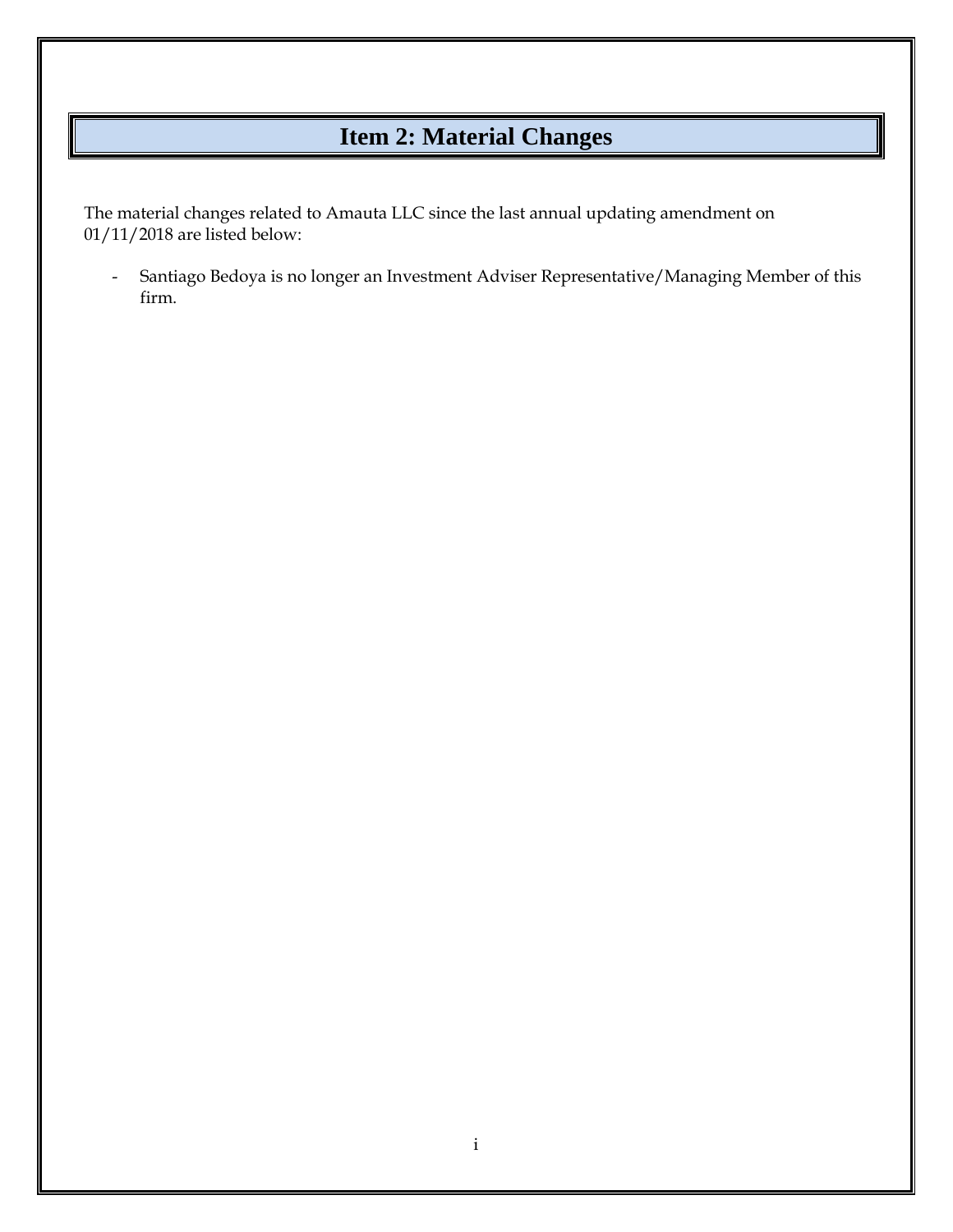# **Item 3: Table of Contents**

<span id="page-2-0"></span>

| Item 1: Cover Page                                                                                  |  |
|-----------------------------------------------------------------------------------------------------|--|
|                                                                                                     |  |
|                                                                                                     |  |
|                                                                                                     |  |
|                                                                                                     |  |
|                                                                                                     |  |
|                                                                                                     |  |
|                                                                                                     |  |
|                                                                                                     |  |
|                                                                                                     |  |
|                                                                                                     |  |
|                                                                                                     |  |
|                                                                                                     |  |
|                                                                                                     |  |
|                                                                                                     |  |
|                                                                                                     |  |
|                                                                                                     |  |
|                                                                                                     |  |
| A.                                                                                                  |  |
| <b>B.</b>                                                                                           |  |
| $\mathsf{C}$ .                                                                                      |  |
|                                                                                                     |  |
| А.                                                                                                  |  |
| <b>B.</b>                                                                                           |  |
| $\mathsf{C}$ .                                                                                      |  |
|                                                                                                     |  |
| A.                                                                                                  |  |
| Registration as a Futures Commission Merchant, Commodity Pool Operator, or a Commodity<br><b>B.</b> |  |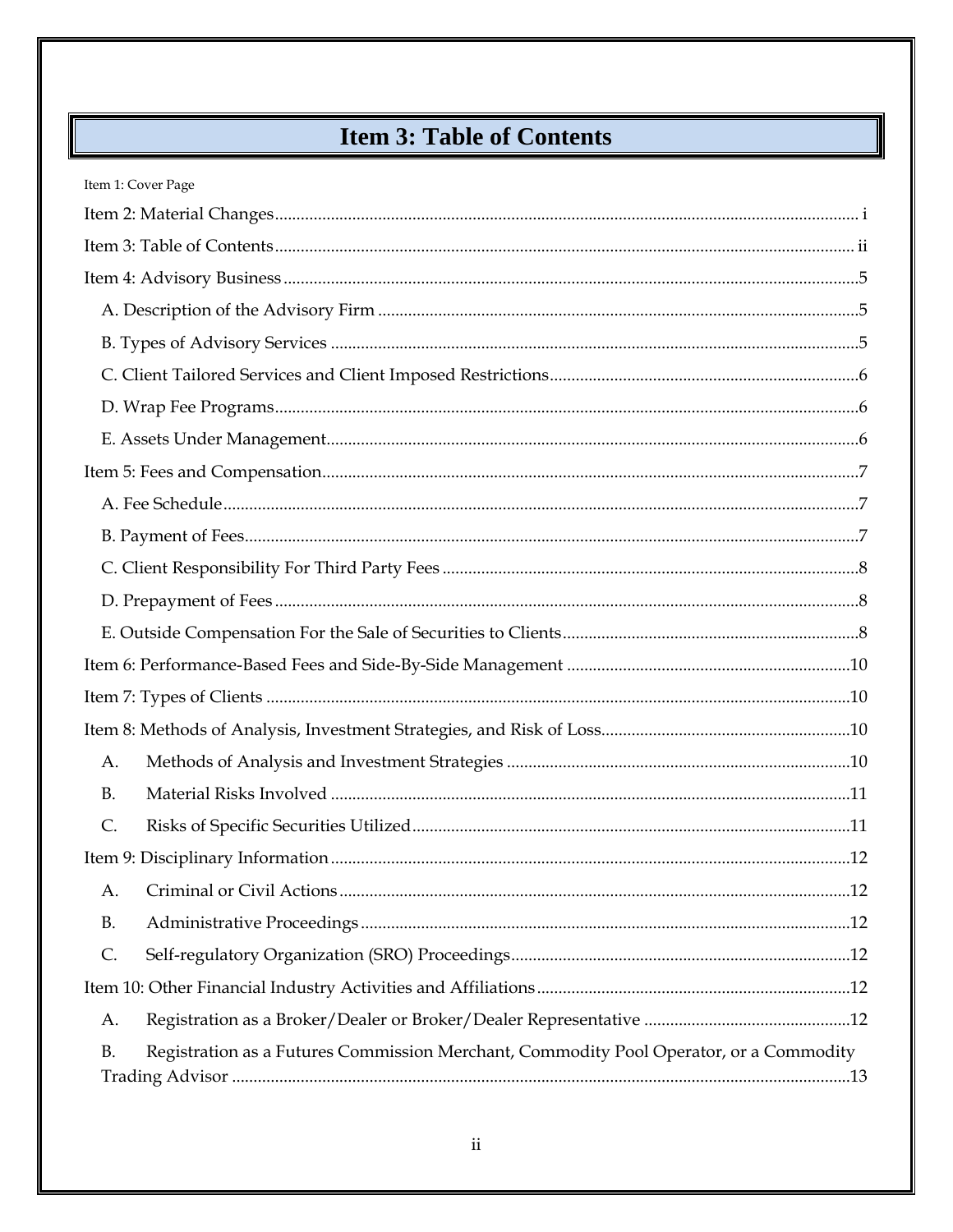| C.                                                                                          | Registration Relationships Material to this Advisory Business and Possible Conflicts of          |  |  |  |  |
|---------------------------------------------------------------------------------------------|--------------------------------------------------------------------------------------------------|--|--|--|--|
| Selection of Other Advisers or Managers and How This Adviser is Compensated for Those<br>D. |                                                                                                  |  |  |  |  |
|                                                                                             | Item 11: Code of Ethics, Participation or Interest in Client Transactions and Personal Trading13 |  |  |  |  |
| А.                                                                                          |                                                                                                  |  |  |  |  |
| <b>B.</b>                                                                                   |                                                                                                  |  |  |  |  |
| C.                                                                                          |                                                                                                  |  |  |  |  |
| D.                                                                                          |                                                                                                  |  |  |  |  |
|                                                                                             |                                                                                                  |  |  |  |  |
| А.                                                                                          |                                                                                                  |  |  |  |  |
| 1.                                                                                          |                                                                                                  |  |  |  |  |
| 2.                                                                                          |                                                                                                  |  |  |  |  |
| 3.                                                                                          |                                                                                                  |  |  |  |  |
| <b>B.</b>                                                                                   |                                                                                                  |  |  |  |  |
|                                                                                             |                                                                                                  |  |  |  |  |
| А.                                                                                          | Frequency and Nature of Periodic Reviews and Who Makes Those Reviews 16                          |  |  |  |  |
| <b>B.</b>                                                                                   |                                                                                                  |  |  |  |  |
| $\mathsf{C}.$                                                                               |                                                                                                  |  |  |  |  |
|                                                                                             |                                                                                                  |  |  |  |  |
| А.                                                                                          | Economic Benefits Provided by Third Parties for Advice Rendered to Clients (Includes Sales       |  |  |  |  |
| <b>B.</b>                                                                                   |                                                                                                  |  |  |  |  |
|                                                                                             |                                                                                                  |  |  |  |  |
|                                                                                             |                                                                                                  |  |  |  |  |
|                                                                                             |                                                                                                  |  |  |  |  |
|                                                                                             |                                                                                                  |  |  |  |  |
| A.                                                                                          |                                                                                                  |  |  |  |  |
| <b>B.</b>                                                                                   | Financial Conditions Reasonably Likely to Impair Ability to Meet Contractual Commitments to      |  |  |  |  |
| C.                                                                                          |                                                                                                  |  |  |  |  |
|                                                                                             |                                                                                                  |  |  |  |  |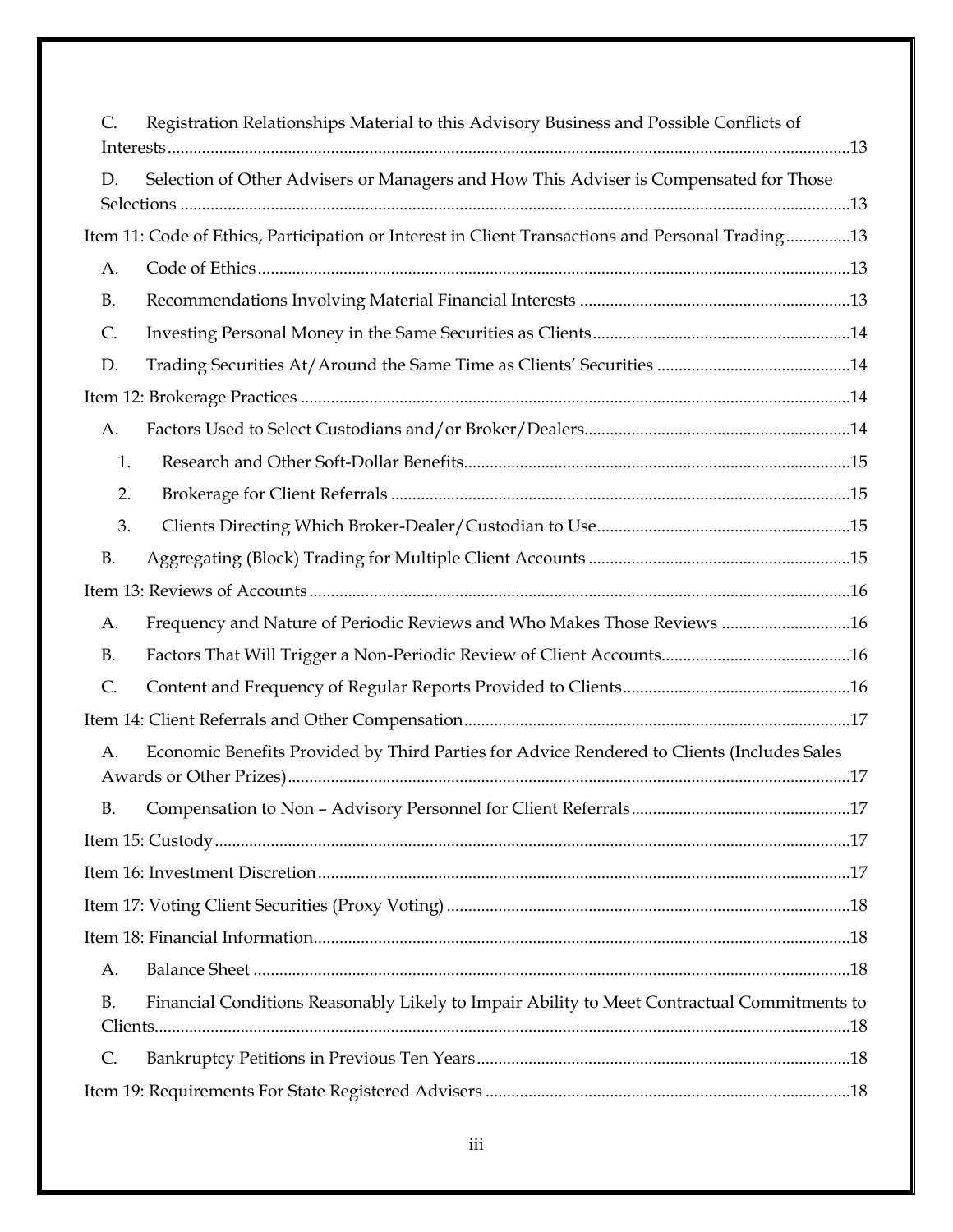| A.        | Principal Executive Officers and Management Persons; Their Formal Education and Business  |  |  |  |
|-----------|-------------------------------------------------------------------------------------------|--|--|--|
|           |                                                                                           |  |  |  |
| <b>B.</b> | Other Businesses in Which This Advisory Firm or its Personnel are Engaged and Time Spent  |  |  |  |
|           |                                                                                           |  |  |  |
| C.        |                                                                                           |  |  |  |
| D.        |                                                                                           |  |  |  |
| E.        | Material Relationships That Management Persons Have With Issuers of Securities (If Any)19 |  |  |  |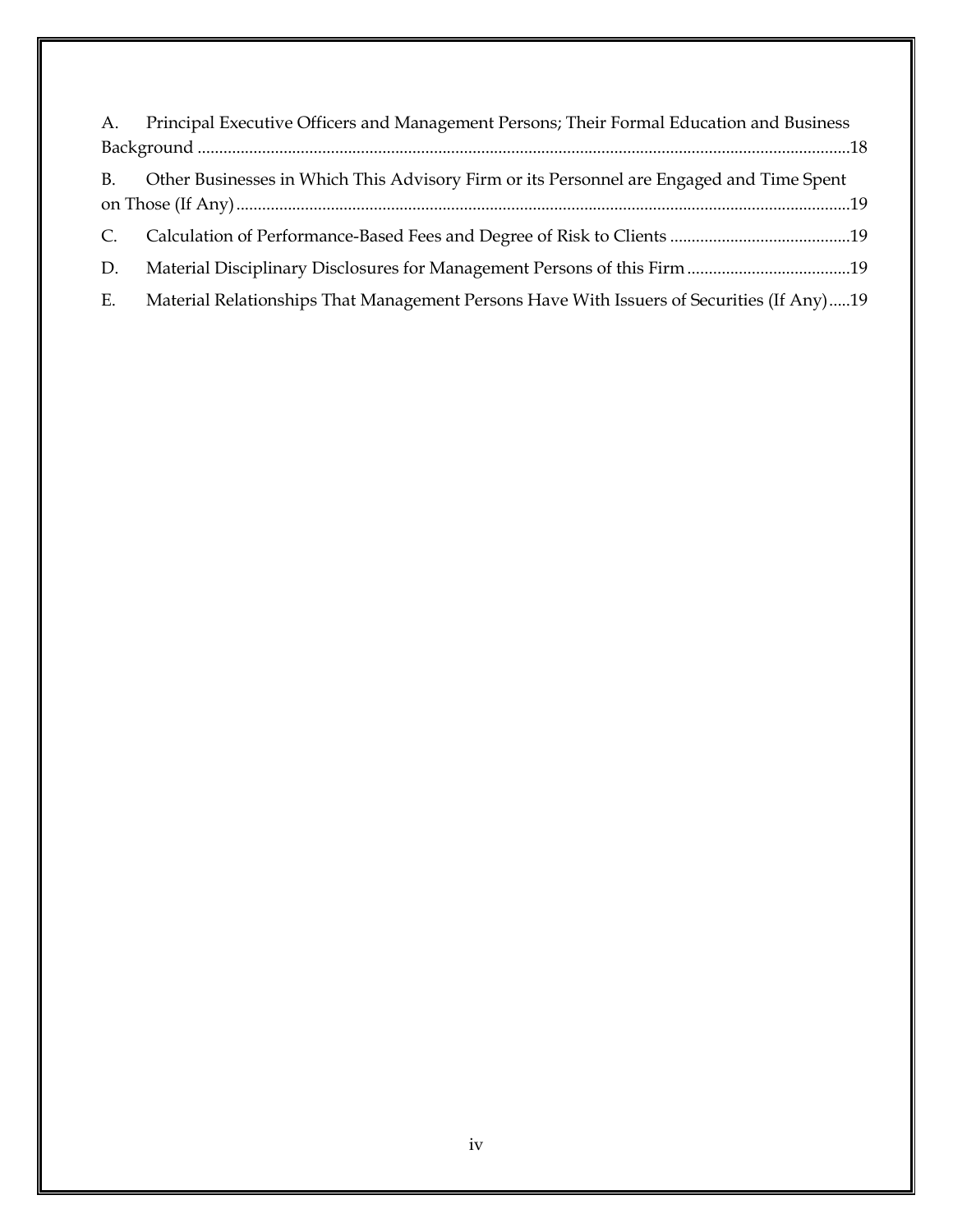### **Item 4: Advisory Business**

### <span id="page-5-1"></span><span id="page-5-0"></span>**A. Description of the Advisory Firm**

Amauta LLC (hereinafter "Amauta") is a Limited Liability Company organized in the District of Columbia.

The firm was formed in August 2015, and the principal owner is Francisco Jose Anguita Veliz.

### <span id="page-5-2"></span>**B. Types of Advisory Services**

#### *Portfolio Management Services*

Amauta offers ongoing portfolio management services based on the individual goals, objectives, time horizon, and risk tolerance of each client. Amauta creates an Investment Policy Statement for each client, which outlines the client's current situation (income, tax levels, and risk tolerance levels). Portfolio management services include, but are not limited to, the following:

- Investment strategy Personal investment policy
	- Asset allocation Asset selection
- Risk tolerance Regular portfolio monitoring

Amauta evaluates the current investments of each client with respect to their risk tolerance levels and time horizon. Amauta will request discretionary authority from clients in order to select securities and execute transactions without permission from the client prior to each transaction. Risk tolerance levels are documented in the Investment Policy Statement, which is given to each client.

Amauta seeks to provide that investment decisions are made in accordance with the fiduciary duties owed to its accounts and without consideration of Amauta's economic, investment or other financial interests. To meet its fiduciary obligations, Amauta attempts to avoid, among other things, investment or trading practices that systematically advantage or disadvantage certain client portfolios, and accordingly, Amauta's policy is to seek fair and equitable allocation of investment opportunities/transactions among its clients to avoid favoring one client over another over time. It is Amauta's policy to allocate investment opportunities and transactions it identifies as being appropriate and prudent among its clients on a fair and equitable basis over time.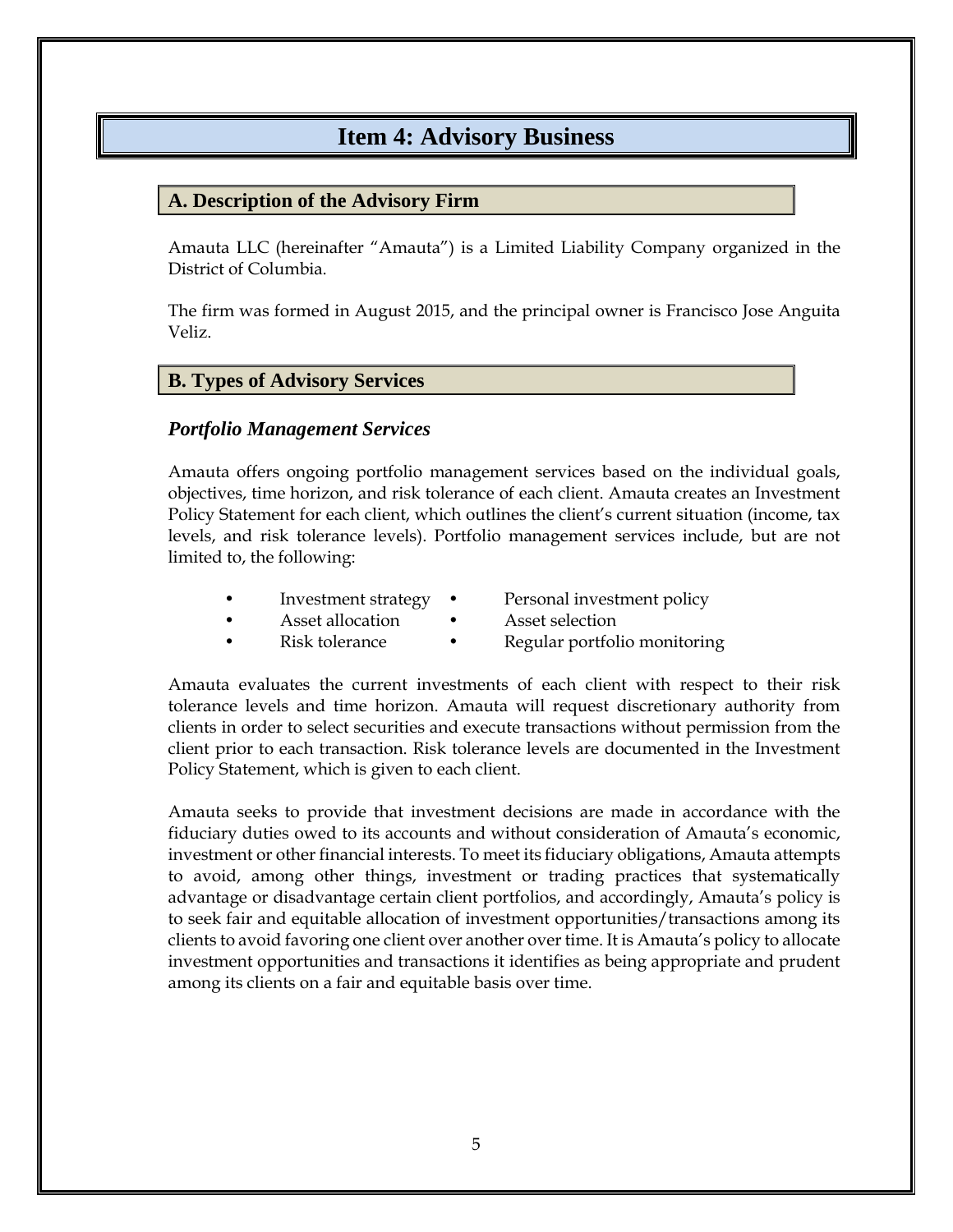### *Financial Planning*

Financial plans and financial planning may include, but are not limited to: investment planning; life insurance; tax concerns; retirement planning; college planning; and debt/credit planning.

#### Services Limited to Specific Types of Investments

Amauta generally limits its investment advice to mutual funds, fixed income securities, equities and ETFs. Amauta may use other securities as well to help diversify a portfolio when applicable.

### <span id="page-6-0"></span>**C. Client Tailored Services and Client Imposed Restrictions**

Amauta offers the same suite of services to all of its clients. However, specific client investment strategies and their implementation are dependent upon the client Investment Policy Statement which outlines each client's current situation (income, tax levels, and risk tolerance levels). Amauta does allow clients to impose restrictions in investing in certain securities or types of securities in accordance with their values or beliefs.

### <span id="page-6-1"></span>**D. Wrap Fee Programs**

A wrap fee program is an investment program where the investor pays one stated fee that includes management fees, transaction costs, fund expenses, and other administrative fees. Amauta does not participate in any wrap fee programs.

#### <span id="page-6-2"></span>**E. Assets Under Management**

Amauta has the following assets under management:

| Discretionary Amounts: | Non-discretionary Amounts:    Date Calculated: |            |
|------------------------|------------------------------------------------|------------|
| $\$\,13,331,561.00$    | $\parallel$ \$0.00                             | 12/31/2017 |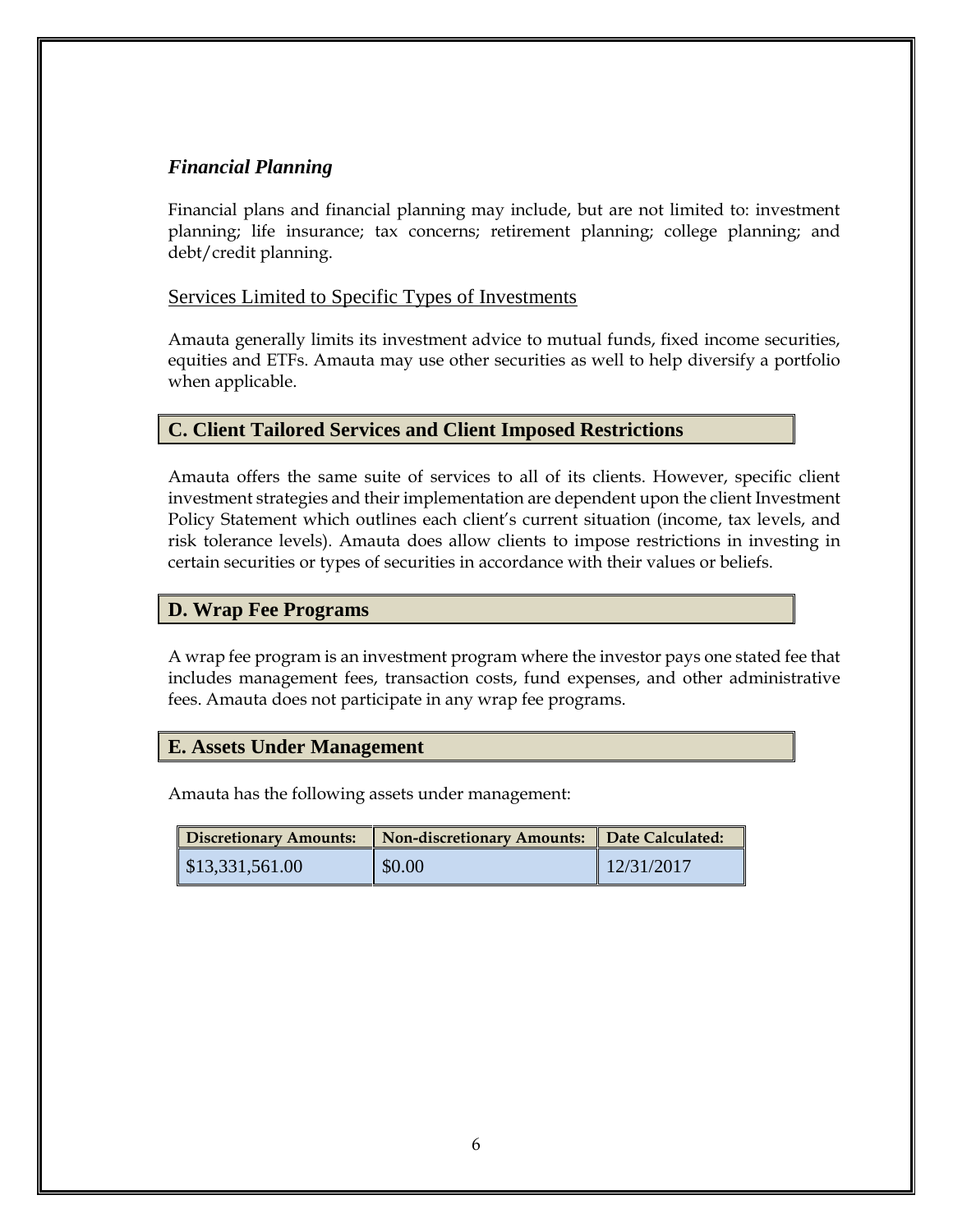### **Item 5: Fees and Compensation**

### <span id="page-7-1"></span><span id="page-7-0"></span>**A. Fee Schedule**

### *Asset-Based Fees for Portfolio Management*

| <b>Total Assets Under Management</b> | <b>Annual Fee</b> |
|--------------------------------------|-------------------|
| \$5,000 - \$999,999                  | 2.00%             |
| $$1,000,000 - $4,999,999$            | 1.50%             |
| \$5,000,000 - \$9,999,999            | 1.00%             |
| $$10,000,000 - And Up$               | .50%              |

These fees are generally negotiable and the final fee schedule is attached as Exhibit II of the Investment Advisory Contract. Clients may terminate the agreement without penalty for a full refund of Amauta's fees within five business days of signing the Investment Advisory Contract. Thereafter, clients may terminate the Investment Advisory Contract immediately upon written notice.

Amauta uses the value of the account as of the last business day of the prior billing period, after taking into account deposits and withdrawals, for purposes of determining the market value of the assets upon which the advisory fee is based.

### *Financial Planning Fixed Fees*

The negotiated fixed rate for creating client financial plans is between \$250 and \$1,000. Clients may terminate the agreement without penalty for a full refund of Amauta's fees within five business days of signing the Financial Planning Agreement. Thereafter, clients may terminate the Financial Planning Agreement generally upon written notice.

### <span id="page-7-2"></span>**B. Payment of Fees**

### *Payment of Asset-Based Portfolio Management Fees*

Asset-based portfolio management fees are withdrawn directly from the client's accounts with client's written authorization on a quarterly basis. Fees are paid in advance or arrears. For fees deducted directly from client accounts, Amauta will use the safeguards below:

1. Amauta will have written authorization from the client to deduct advisory fees from the account held with a qualified custodian.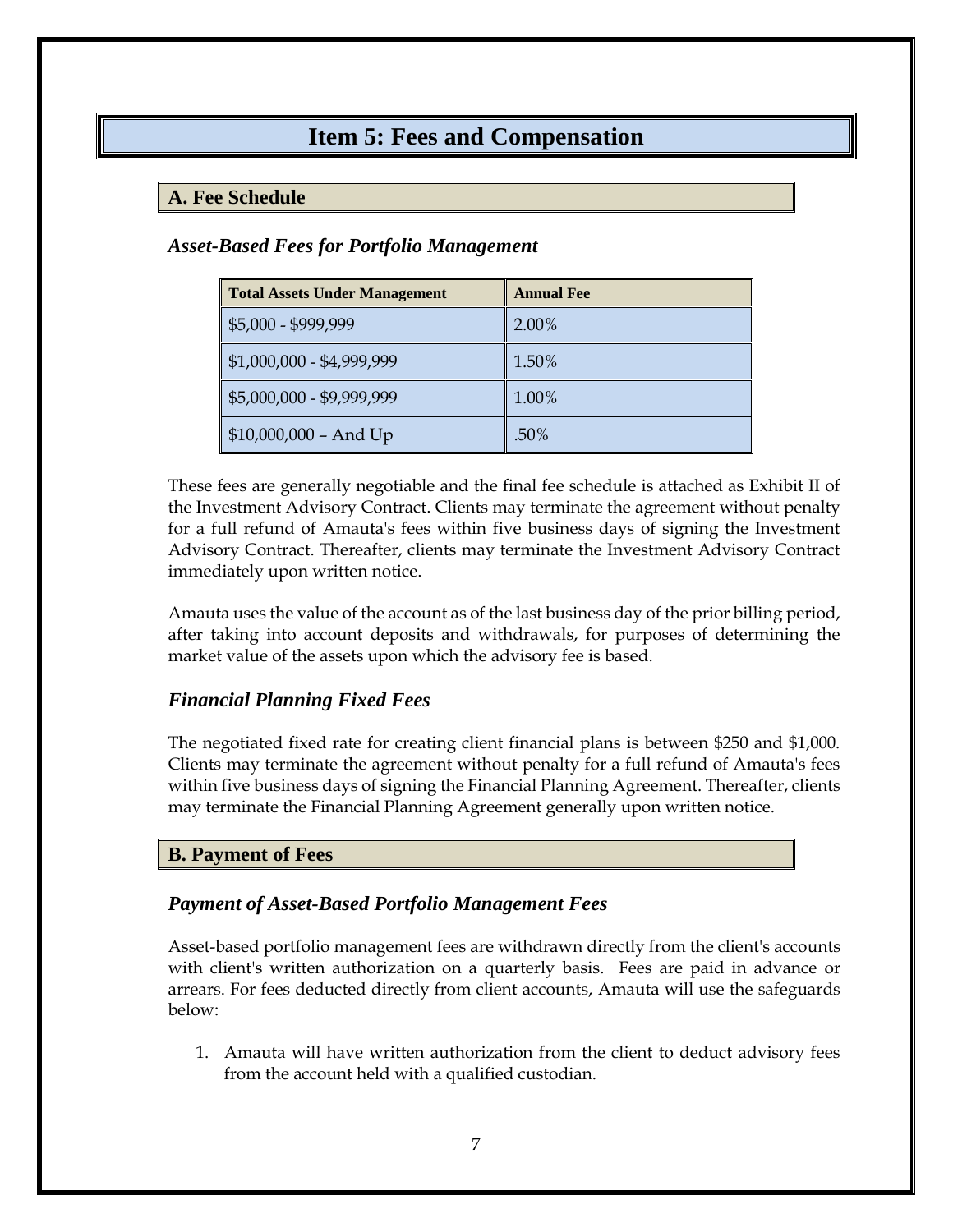- 2. The custodian will send statements, at least quarterly, to the client showing all disbursements for the custodian account, including the amount of the advisory fees.
- 3. Each time a fee is deducted Amauta will send the client an invoice itemizing the fee including the formula used to calculate the fee, the amount of assets under management upon which the fee is based, and the period covered by the fee.

### *Payment of Financial Planning Fees*

Financial planning fees are paid via check and wire. Fixed financial planning fees are paid 100% in advance, but never more than six months in advance.

### <span id="page-8-0"></span>**C. Client Responsibility For Third Party Fees**

Clients are responsible for the payment of all third party fees (i.e. custodian fees, brokerage fees, mutual fund fees, transaction fees, etc.). Those fees are separate and distinct from the fees and expenses charged by Amauta. Please see Item 12 of this brochure regarding broker-dealer/custodian.

### <span id="page-8-1"></span>**D. Prepayment of Fees**

Amauta collects fees in advance or arrears. Refunds for fees paid in advance will be returned within fourteen days to the client via check, or return deposit back into the client's account.

For all asset-based fees paid in advance, the fee refunded will be equal to the balance of the fees collected in advance minus the daily rate\* times the number of days elapsed in the billing period up to and including the day of termination. (\*The daily rate is calculated by dividing the annual asset-based fee rate by 360.)

Fixed fees that are collected in advance will be refunded based on the prorated amount of work completed at the point of termination.

### <span id="page-8-2"></span>**E. Outside Compensation For the Sale of Securities to Clients**

Amauta or its supervised persons may accept compensation for the sale of securities or other investment products, including asset-based sales charges or services fees from the sale of mutual funds.

### *1. This is a Conflict of Interest*

Supervised persons may accept compensation for the sale of securities or other investment products, including asset based sales charges or service fees from the sale of mutual funds to Amauta's clients. This presents a conflict of interest and gives the supervised person an incentive to recommend products based on the compensation received rather than on the client's needs. When recommending the sale of securities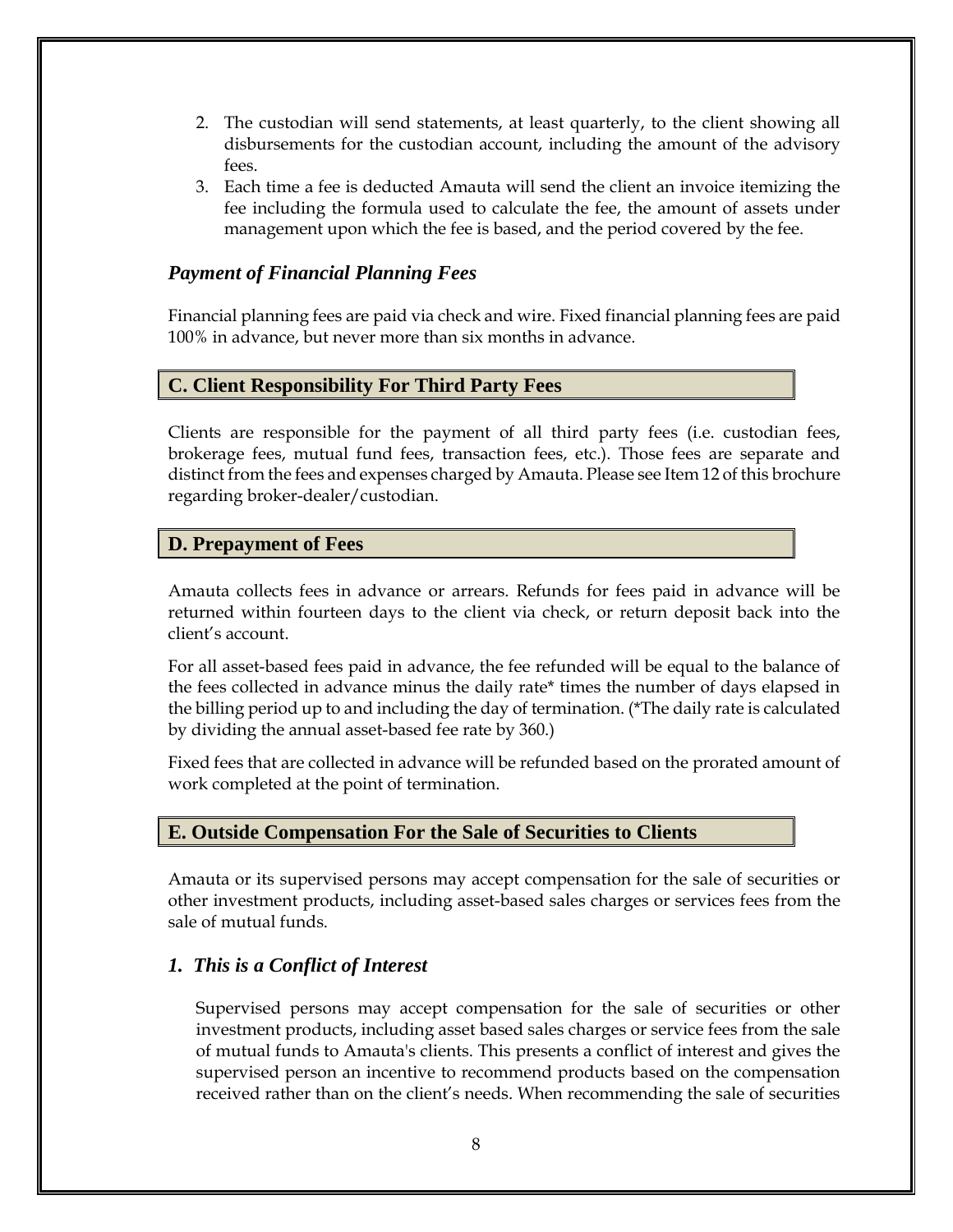or investment products for which the supervised persons receives compensation, Amauta will document the conflict of interest in the client file and inform the client of the conflict of interest.

### *2. Clients Have the Option to Purchase Recommended Products From Other Brokers*

Clients always have the option to purchase Amauta recommended products through other brokers or agents that are not affiliated with Amauta.

### *3. Commissions are not Amauta's primary source of compensation for advisory services*

Commissions are not Amauta's primary source of compensation for advisory services.

#### *4. Advisory Fees in Addition to Commissions or Markups*

Advisory fees that are charged to clients are not reduced to offset the commissions or markups on securities or investment products recommended to clients. Advisory clients are charged a fee based on assets under management.

LPL Financial provides various benefits and payments to Dually Registered Persons that are new to the LPL Financial platform to assist the representative with the costs (including foregone revenues during account transition) associated with transitioning his or her business to the LPL Financial platform (collectively referred to as "Transition Assistance"). The proceeds of such Transition Assistance payments are intended to be used for a variety of purposes, including but not necessarily limited to, providing working capital to assist in funding the Dually Registered Person's business, satisfying any outstanding debt owed to the Dually Registered Person's prior firm, offsetting account transfer fees (ACATs) payable to LPL Financial as a result of the Dually Registered Person's clients transitioning to LPL Financial's custodial platform, technology set-up fees, marketing and mailing costs, stationary and licensure transfer fees, moving expenses, office space expenses, staffing support and termination fees associated with moving accounts.

The amount of the Transition Assistance payments are often significant in relation to the overall revenue earned or compensation received by the Dually Registered Person at his prior firm. Such payments are generally based on the size of the Dually Registered Person's business established at his prior firm and/or assets under custody on the LPL Financial. Please refer to the relevant Part 2B brochure supplement for more information about the specific Transition Payments your representative receives.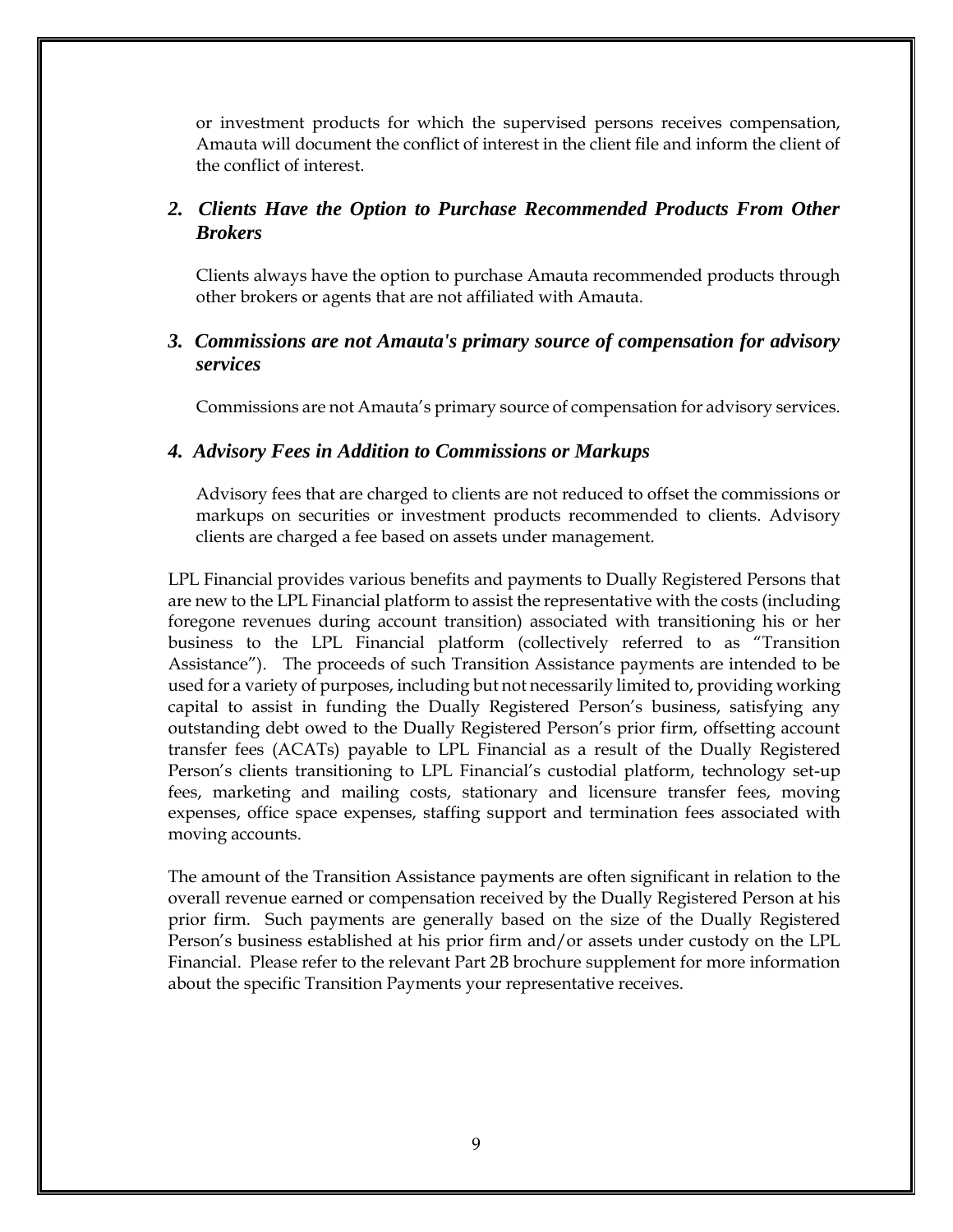### <span id="page-10-0"></span>**Item 6: Performance-Based Fees and Side-By-Side Management**

<span id="page-10-1"></span>Amauta does not accept performance-based fees or other fees based on a share of capital gains on or capital appreciation of the assets of a client.

### **Item 7: Types of Clients**

Amauta generally provides advisory services to the following types of clients:

- ❖ Individuals
- ❖ High-Net-Worth Individuals

### *Minimum Account Size for Portfolio Management*

There is an account minimum of \$5,000, which may be waived by Amauta in its discretion.

### <span id="page-10-2"></span>**Item 8: Methods of Analysis, Investment Strategies, and Risk of Loss**

### <span id="page-10-3"></span>**A. Methods of Analysis and Investment Strategies**

### *Methods of Analysis*

Amauta's methods of analysis include fundamental analysis and quantitative analysis.

**Fundamental analysis** involves the analysis of financial statements, the general financial health of companies, and/or the analysis of management or competitive advantages.

**Quantitative analysis** deals with measurable factors as distinguished from qualitative considerations such as the character of management or the state of employee morale, such as the value of assets, the cost of capital, historical projections of sales, and so on.

### *Investment Strategies*

Amauta uses long term trading and short term trading.

**Investing in securities involves a risk of loss that you, as a client, should be prepared to bear.**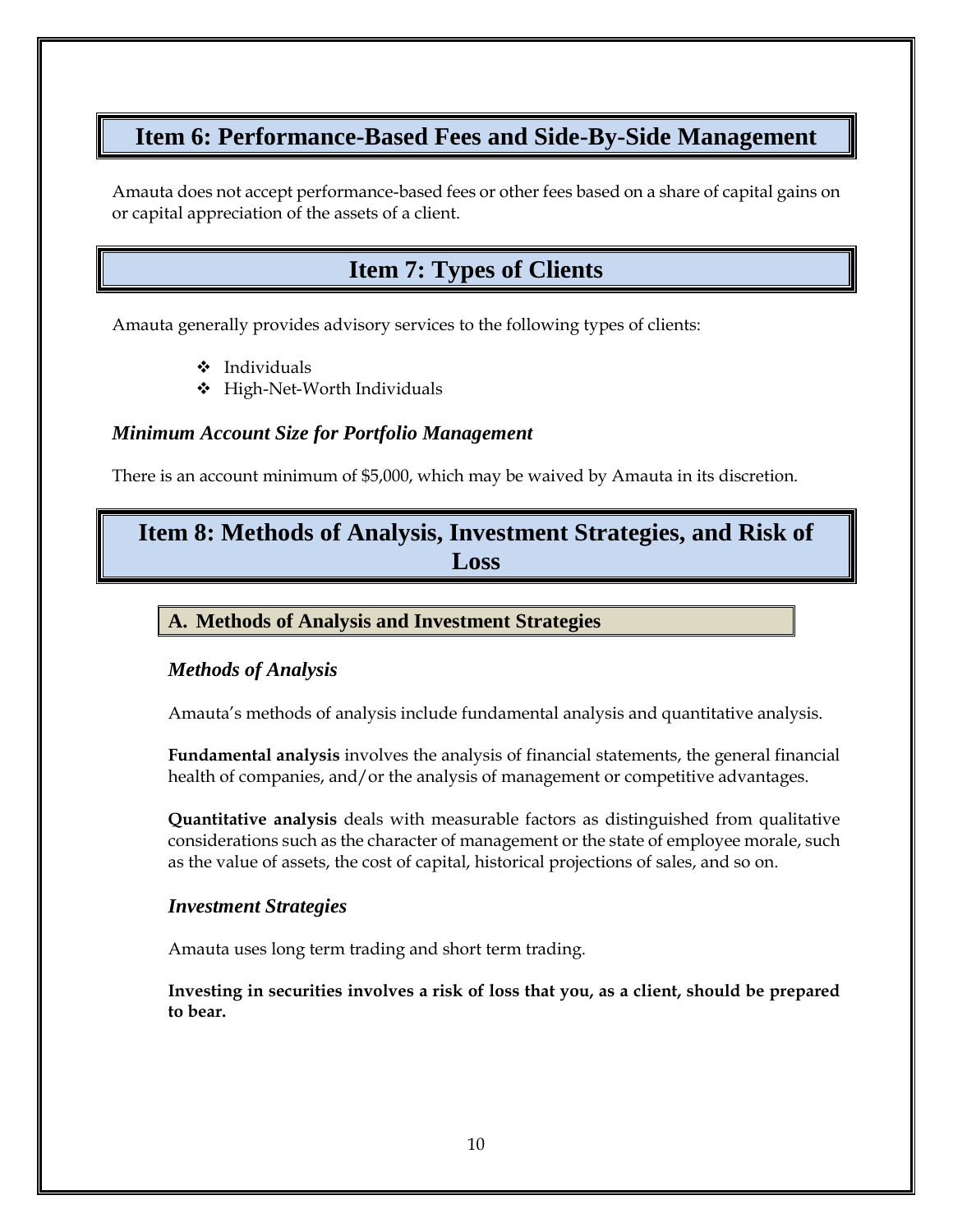### <span id="page-11-0"></span>**B. Material Risks Involved**

#### *Methods of Analysis*

**Fundamental analysis** concentrates on factors that determine a company's value and expected future earnings. This strategy would normally encourage equity purchases in stocks that are undervalued or priced below their perceived value. The risk assumed is that the market will fail to reach expectations of perceived value.

**Quantitative Model Risk:** Investment strategies using quantitative models may perform differently than expected as a result of, among other things, the factors used in the models, the weight placed on each factor, changes from the factors' historical trends, and technical issues in the construction and implementation of the models.

#### *Investment Strategies*

**Long term trading** is designed to capture market rates of both return and risk. Due to its nature, the long-term investment strategy can expose clients to various types of risk that will typically surface at various intervals during the time the client owns the investments. These risks include but are not limited to inflation (purchasing power) risk, interest rate risk, economic risk, market risk, and political/regulatory risk.

**Short term trading** risks include liquidity, economic stability, and inflation, in addition to the long term trading risks listed above. Frequent trading can affect investment performance, particularly through increased brokerage and other transaction costs and taxes.

**Investing in securities involves a risk of loss that you, as a client, should be prepared to bear.**

#### <span id="page-11-1"></span>**C. Risks of Specific Securities Utilized**

Clients should be aware that there is a material risk of loss using any investment strategy. The investment types listed below are not guaranteed or insured by the FDIC or any other government agency.

**Mutual Funds:** Investing in mutual funds carries the risk of capital loss and thus you may lose money investing in mutual funds. All mutual funds have costs that lower investment returns. The funds can be of bond "fixed income" nature (lower risk) or stock "equity" nature.

**Equity** investment generally refers to buying shares of stocks in return for receiving a future payment of dividends and/or capital gains if the value of the stock increases. The value of equity securities may fluctuate in response to specific situations for each company, industry conditions and the general economic environments.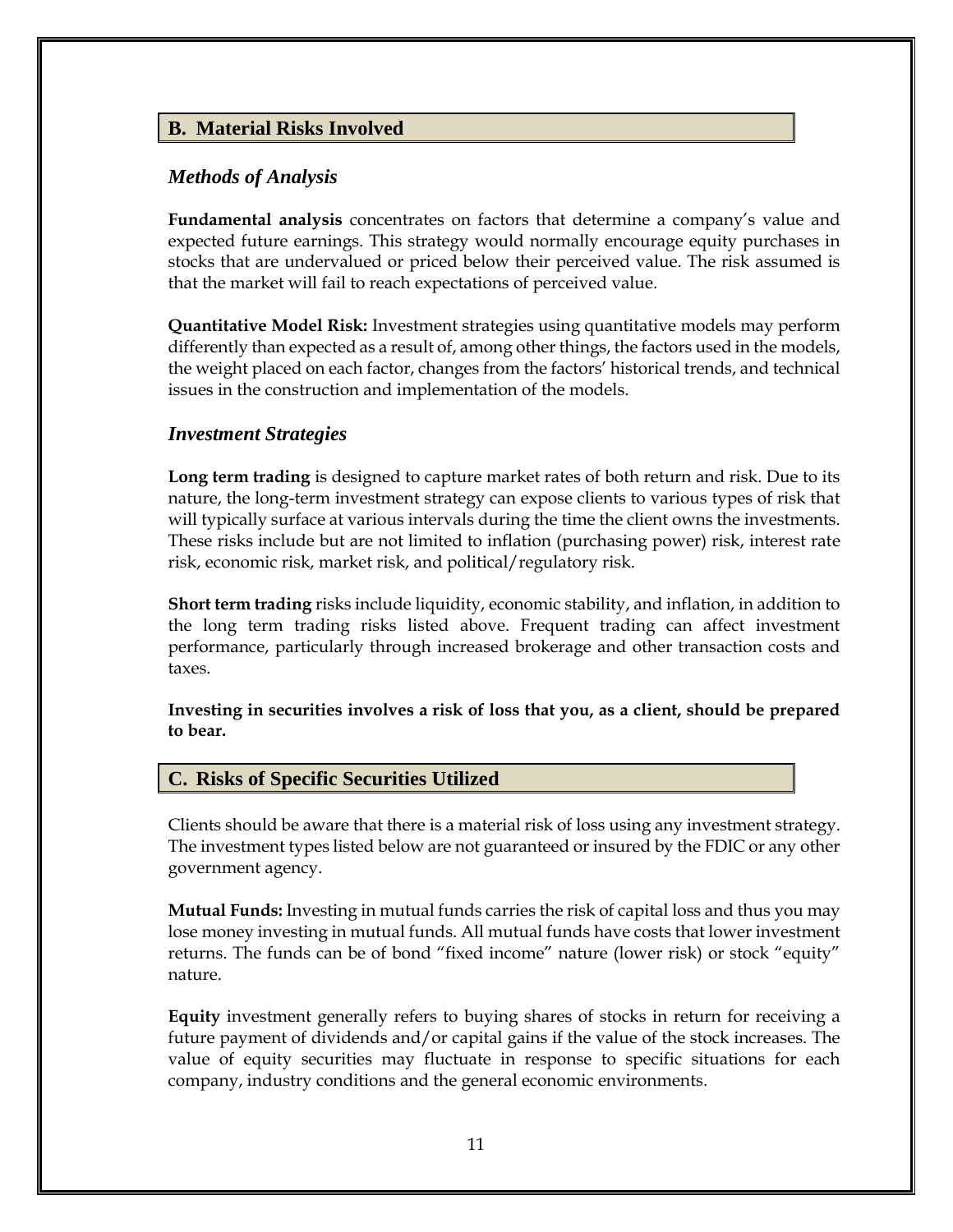**Fixed income** investments generally pay a return on a fixed schedule, though the amount of the payments can vary. This type of investment can include corporate and government debt securities, leveraged loans, high yield, and investment grade debt and structured products, such as mortgage and other asset-backed securities, although individual bonds may be the best known type of fixed income security. In general, the fixed income market is volatile and fixed income securities carry interest rate risk. (As interest rates rise, bond prices usually fall, and vice versa. This effect is usually more pronounced for longer-term securities.) Fixed income securities also carry inflation risk, liquidity risk, call risk, and credit and default risks for both issuers and counterparties. The risk of default on treasury inflation protected/inflation linked bonds is dependent upon the U.S. Treasury defaulting (extremely unlikely); however, they carry a potential risk of losing share price value, albeit rather minimal. Risks of investing in foreign fixed income securities also include the general risk of non-U.S. investing described below.

**Exchange Traded Funds (ETFs):** An ETF is an investment fund traded on stock exchanges, similar to stocks. Investing in ETFs carries the risk of capital loss (sometimes up to a 100% loss in the case of a stock holding bankruptcy). Areas of concern include the lack of transparency in products and increasing complexity, conflicts of interest and the possibility of inadequate regulatory compliance.

<span id="page-12-0"></span>**Past performance is not indicative of future results. Investing in securities involves a risk of loss that you, as a client, should be prepared to bear.**

### **Item 9: Disciplinary Information**

### <span id="page-12-1"></span>**A. Criminal or Civil Actions**

There are no criminal or civil actions to report.

#### <span id="page-12-2"></span>**B. Administrative Proceedings**

There are no administrative proceedings to report.

#### <span id="page-12-3"></span>**C. Self-regulatory Organization (SRO) Proceedings**

There are no self-regulatory organization proceedings to report.

### <span id="page-12-4"></span>**Item 10: Other Financial Industry Activities and Affiliations**

#### <span id="page-12-5"></span>**A. Registration as a Broker/Dealer or Broker/Dealer Representative**

Neither Amauta nor its representatives are registered as, or have pending applications to become, a broker/dealer or a representative of a broker/dealer.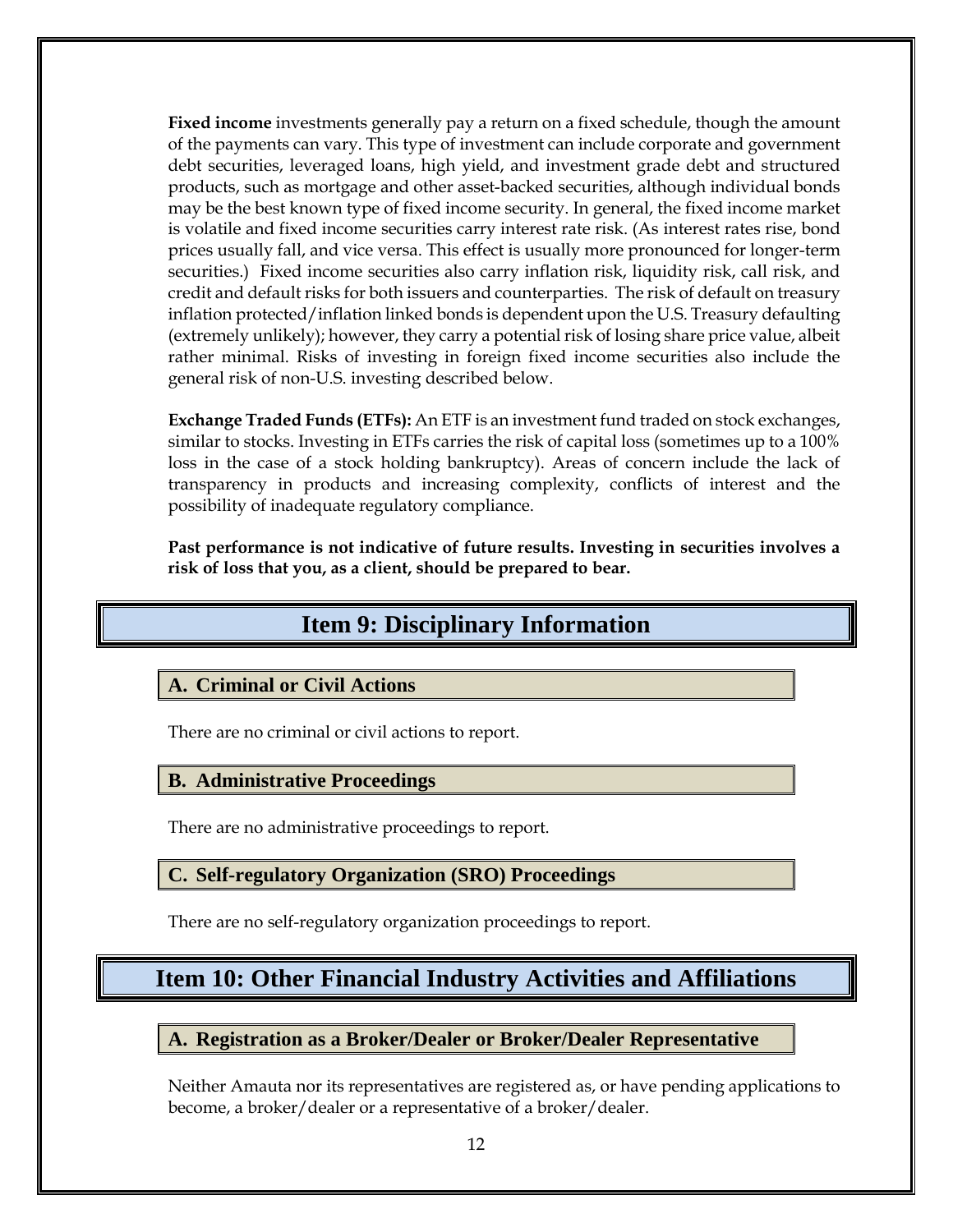### <span id="page-13-0"></span>**B. Registration as a Futures Commission Merchant, Commodity Pool Operator, or a Commodity Trading Advisor**

Neither Amauta nor its representatives are registered as or have pending applications to become either a Futures Commission Merchant, Commodity Pool Operator, or Commodity Trading Advisor or an associated person of the foregoing entities.

### <span id="page-13-1"></span>**C. Registration Relationships Material to this Advisory Business and Possible Conflicts of Interests**

Neither Amauta nor its representatives have any material relationships to this advisory business that would present a possible conflict of interest.

### <span id="page-13-2"></span>**D. Selection of Other Advisers or Managers and How This Adviser is Compensated for Those Selections**

Amauta does not utilize nor select third-party investment advisers. All assets are managed by Amauta management.

### <span id="page-13-3"></span>**Item 11: Code of Ethics, Participation or Interest in Client Transactions and Personal Trading**

### <span id="page-13-4"></span>**A. Code of Ethics**

Amauta has a written Code of Ethics that covers the following areas: Prohibited Purchases and Sales, Insider Trading, Personal Securities Transactions, Exempted Transactions, Prohibited Activities, Conflicts of Interest, Gifts and Entertainment, Confidentiality, Service on a Board of Directors, Compliance Procedures, Compliance with Laws and Regulations, Procedures and Reporting, Certification of Compliance, Reporting Violations, Compliance Officer Duties, Training and Education, Recordkeeping, Annual Review, and Sanctions. Amauta's Code of Ethics is available free upon request to any client or prospective client.

### <span id="page-13-5"></span>**B. Recommendations Involving Material Financial Interests**

Amauta does not recommend that clients buy or sell any security in which a related person to Amauta or Amauta has a material financial interest.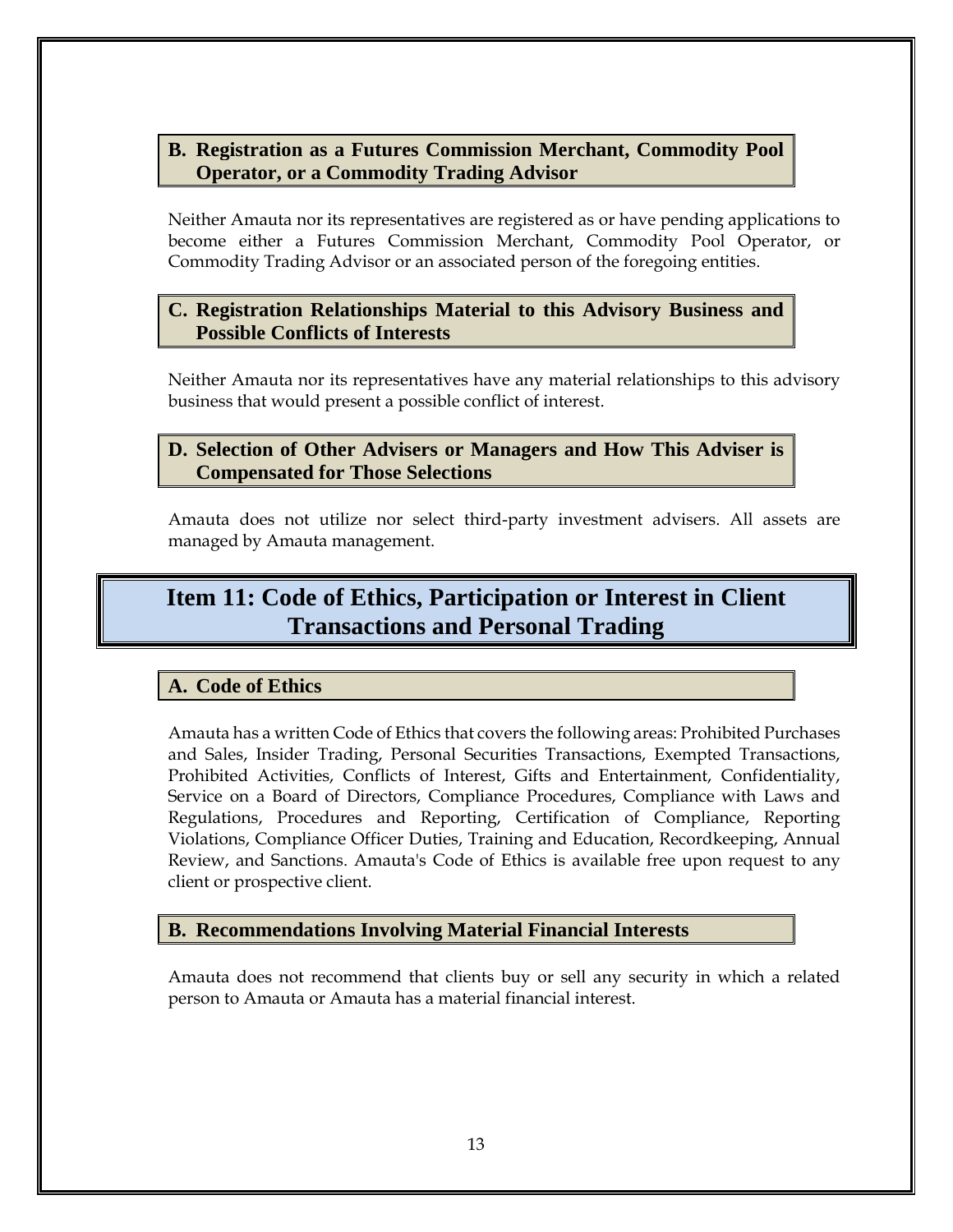### <span id="page-14-0"></span>**C. Investing Personal Money in the Same Securities as Clients**

From time to time, representatives of Amauta may buy or sell securities for themselves that they also recommend to clients. This may provide an opportunity for representatives of Amauta to buy or sell the same securities before or after recommending the same securities to clients resulting in representatives profiting off the recommendations they provide to clients. Such transactions may create a conflict of interest. Amauta will always document any transactions that could be construed as conflicts of interest and will never engage in trading that operates to the client's disadvantage when similar securities are being bought or sold.

### <span id="page-14-1"></span>**D. Trading Securities At/Around the Same Time as Clients' Securities**

From time to time, representatives of Amauta may buy or sell securities for themselves at or around the same time as clients. This may provide an opportunity for representatives of Amauta to buy or sell securities before or after recommending securities to clients resulting in representatives profiting off the recommendations they provide to clients. Such transactions may create a conflict of interest; however, Amauta will never engage in trading that operates to the client's disadvantage when similar securities are being bought or sold.

### **Item 12: Brokerage Practices**

#### <span id="page-14-3"></span><span id="page-14-2"></span>**A. Factors Used to Select Custodians and/or Broker/Dealers**

Custodians/broker-dealers will be recommended based on Amauta's duty to seek "best execution," which is the obligation to seek execution of securities transactions for a client on the most favorable terms for the client under the circumstances. Clients will not necessarily pay the lowest commission or commission equivalent, and Amauta may also consider the market expertise and research access provided by the brokerdealer/custodian, including but not limited to access to written research, oral communication with analysts, admittance to research conferences and other resources provided by the brokers that may aid in Amauta's research efforts. Amauta will never charge a premium or commission on transactions, beyond the actual cost imposed by the broker-dealer/custodian. Amauta will have an incentive to recommend a broker-dealer based on its interest in receiving the research or other products or services rather than on clients' interest in receiving most favorable execution.

Amauta will require clients to use LPL Financial or Interactive Brokers LLC (CRD# 36418)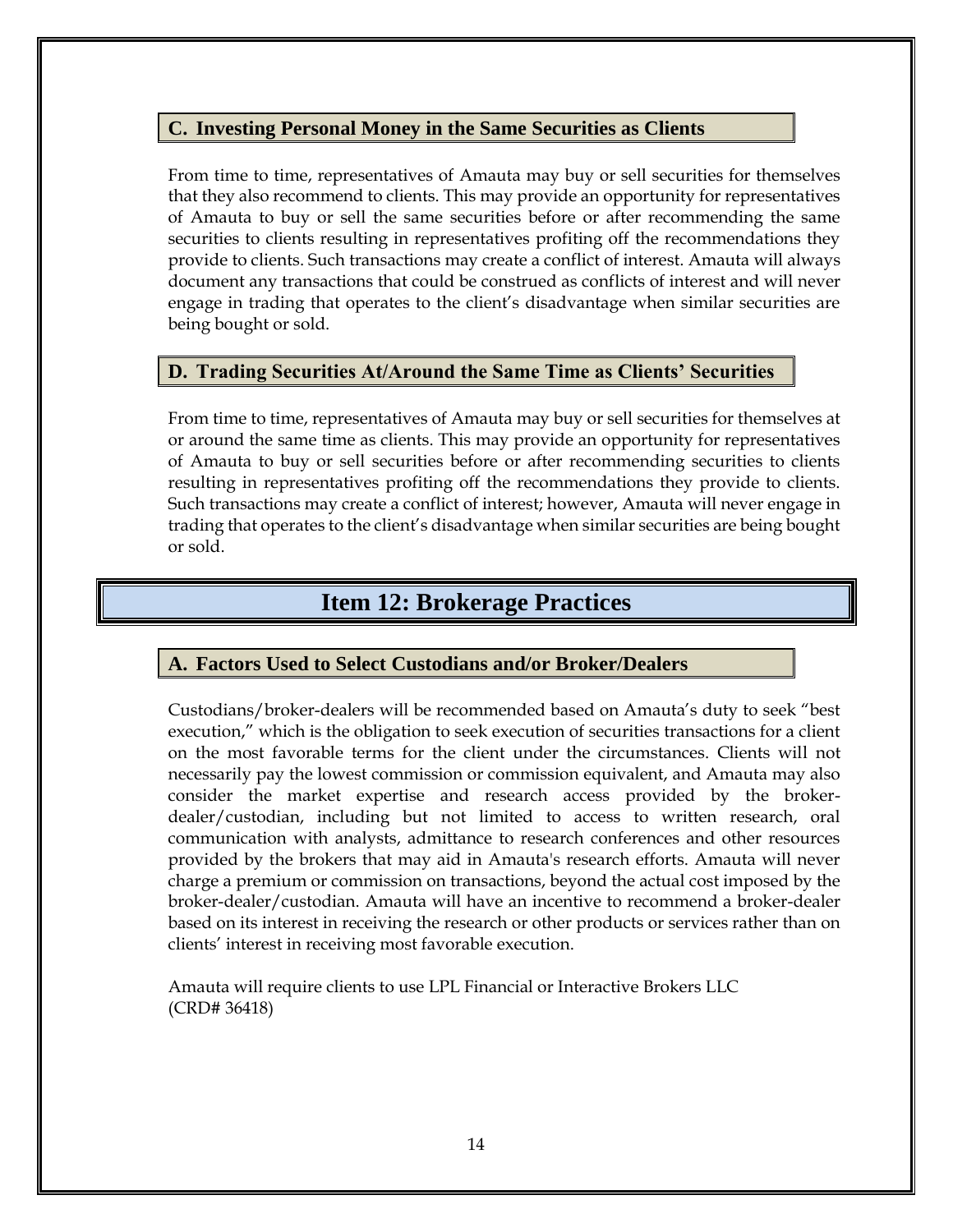#### <span id="page-15-0"></span>*1. Research and Other Soft-Dollar Benefits*

While Amauta has no formal soft dollars program in which soft dollars are used to pay for third party services, Amauta may receive research, products, or other services from custodians and broker-dealers in connection with client securities transactions ("soft dollar benefits"). Amauta may enter into soft-dollar arrangements consistent with (and not outside of) the safe harbor contained in Section 28(e) of the Securities Exchange Act of 1934, as amended. There can be no assurance that any particular client will benefit from soft dollar research, whether or not the client's transactions paid for it, and Amauta does not seek to allocate benefits to client accounts proportionate to any soft dollar credits generated by the accounts. Amauta benefits by not having to produce or pay for the research, products or services, and Amauta will have an incentive to recommend a broker-dealer based on receiving research or services. Clients should be aware that Amauta's acceptance of soft dollar benefits may result in higher commissions charged to the client.

#### <span id="page-15-1"></span>*2. Brokerage for Client Referrals*

Amauta receives no referrals from a broker-dealer or third party in exchange for using that broker-dealer or third party.

#### <span id="page-15-2"></span>*3. Clients Directing Which Broker-Dealer/Custodian to Use*

Amauta will require that clients use a specific broker-dealer/custodian: LPL Financial. As discussed above, representatives of Amauta are also registered representatives of LPL Financial and from time to time, will offer clients advice or products from those activities. Clients should be aware that these services pay a commission or other compensation and involve a conflict of interest, as commissionable products conflict with the fiduciary duties of a registered investment adviser. Amauta always acts in the best interest of the client, including with respect to selecting a brokerdealer/custodian

By directing brokerage, Amauta may be unable to achieve most favorable execution of client transactions which could cost clients money in trade execution. Amauta will require clients to use specific broker-dealer(s) to execute transactions and it is Amauta's policy that all clients must utilize a broker-dealer approved by Amauta. Not all advisers require or allow their clients to direct brokerage.

#### <span id="page-15-3"></span>**B. Aggregating (Block) Trading for Multiple Client Accounts**

If Amauta buys or sells the same securities on behalf of more than one client, then it may (but would be under no obligation to) aggregate or bunch such securities in a single transaction for multiple clients in order to seek more favorable prices, lower brokerage commissions, or more efficient execution. In such case, Amauta would place an aggregate order with the broker on behalf of all such clients in order to ensure fairness for all clients; provided, however, that trades would be reviewed periodically to ensure that accounts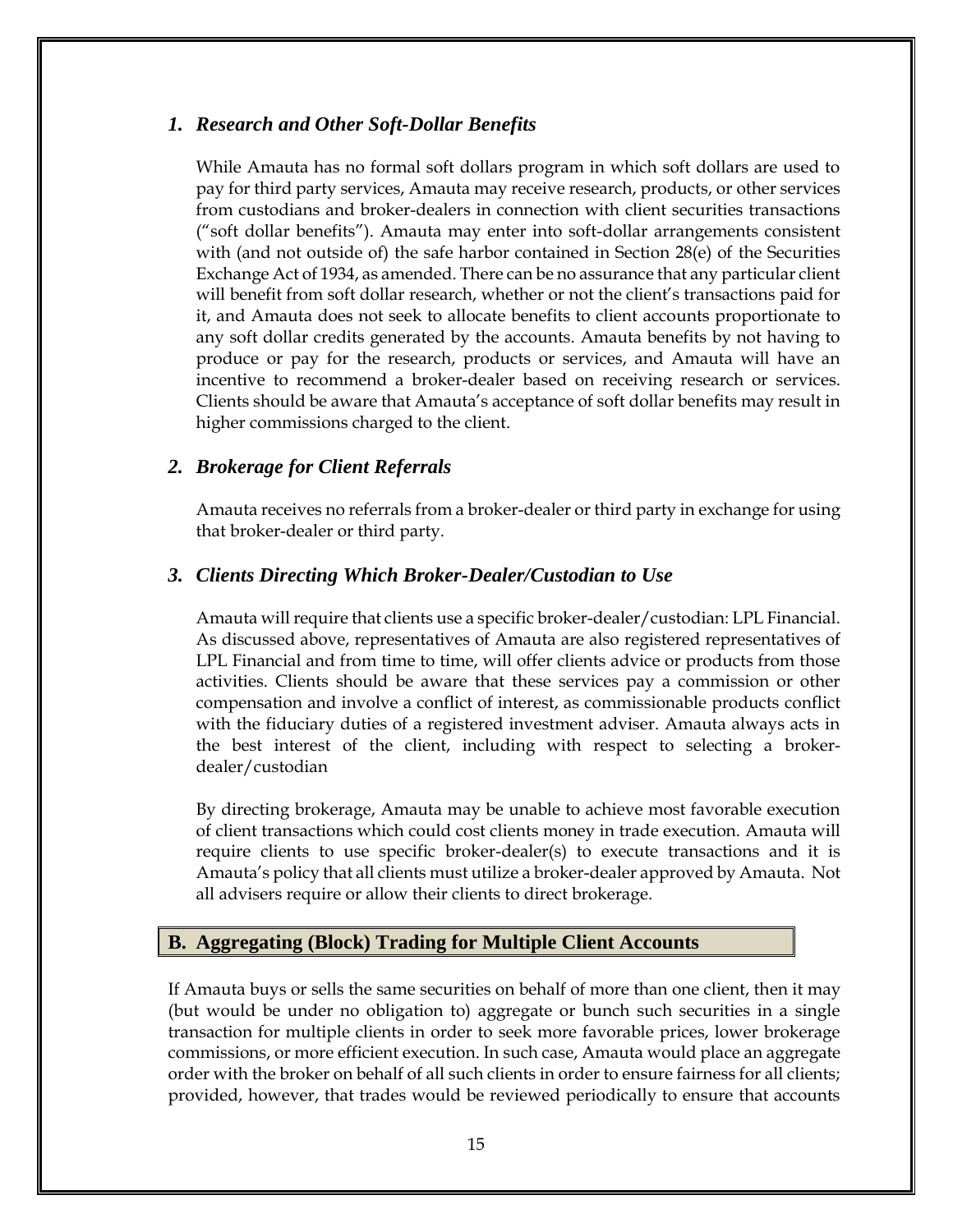are not systematically disadvantaged by this policy. Amauta would determine the appropriate number of shares and select the appropriate brokers consistent with its duty to seek best execution, except for those accounts with specific brokerage direction (if any).

Additionally, if Amauta does not aggregate securities in a single transaction for multiple clients when buying or selling the same securities on behalf of more than one client, then Amauta may be unable to achieve most favorable execution of client transactions, which could cost clients money in trade execution.

### **Item 13: Reviews of Accounts**

### <span id="page-16-1"></span><span id="page-16-0"></span>**A. Frequency and Nature of Periodic Reviews and Who Makes Those Reviews**

All client accounts for Amauta's advisory services provided on an ongoing basis are reviewed at least monthly by Francisco Jose Anguita Veliz, Managing Member, with regard to clients' respective investment policies and risk tolerance levels. All accounts at Amauta are assigned to this reviewer.

All financial planning accounts are reviewed upon financial plan creation and plan delivery by Francisco Jose Anguita Veliz, Managing Member. There is only one level of review for financial planning, and that is the total review conducted to create the financial plan.

### <span id="page-16-2"></span>**B. Factors That Will Trigger a Non-Periodic Review of Client Accounts**

Reviews may be triggered by material market, economic or political events, or by changes in client's financial situations (such as retirement, termination of employment, physical move, or inheritance).

With respect to financial plans, Amauta's services will generally conclude upon delivery of the financial plan.

### <span id="page-16-3"></span>**C. Content and Frequency of Regular Reports Provided to Clients**

Each client of Amauta's advisory services provided on an ongoing basis will receive a monthly report detailing the client's account, including assets held, asset value, and calculation of fees. This written report will come from the custodian. Amauta will also provide at least quarterly a separate written statement to the client, which will include the formula used to calculate the fee, the time period covered by the fee, and the amount of assets under management on which the fee was based.

Each financial planning client will receive the financial plan upon completion.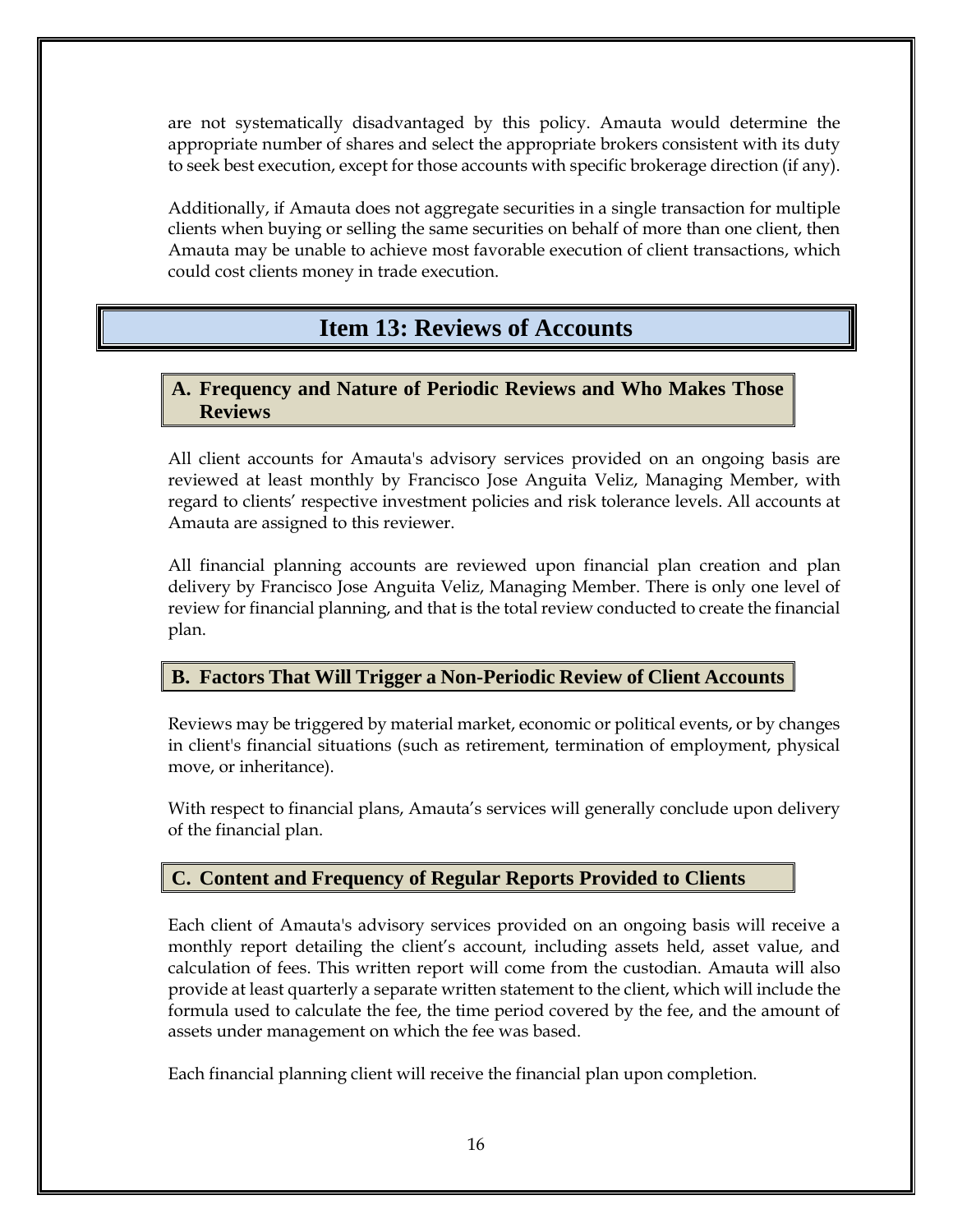### <span id="page-17-0"></span>**Item 14: Client Referrals and Other Compensation**

### <span id="page-17-1"></span>**A. Economic Benefits Provided by Third Parties for Advice Rendered to Clients (Includes Sales Awards or Other Prizes)**

Amauta does not receive any economic benefit, directly or indirectly from any third party for advice rendered to Amauta's clients.

### <span id="page-17-2"></span>**B. Compensation to Non – Advisory Personnel for Client Referrals**

Amauta does not directly or indirectly compensate any person who is not advisory personnel for client referrals.

### **Item 15: Custody**

<span id="page-17-3"></span>When advisory fees are deducted directly from client accounts at client's custodian, Amauta will be deemed to have limited custody of client's assets. Because client fees will be withdrawn directly from client accounts, in jurisdictions that require it, Amauta will:

 (A) Possess written authorization from the client to deduct advisory fees from an account held by a qualified custodian.

 (B) Send the qualified custodian written notice of the amount of the fee to be deducted from the client's account and verify that the qualified custodian sends invoices to the client.

 (C) Send the client a written invoice itemizing the fee upon or prior to fee deduction, including the formula used to calculate the fee, the time period covered by the fee and the amount of assets under management on which the fee was based.

Clients will receive all account statements and billing invoices that are required in each jurisdiction, and they should carefully review those statements for accuracy. Clients will also receive statements from Amauta and are urged to compare the account statements they received from custodian with those they received from Amauta.

### **Item 16: Investment Discretion**

<span id="page-17-4"></span>Amauta provides discretionary and non-discretionary investment advisory services to clients. The Investment Advisory Contract established with each client sets forth the discretionary authority for trading. Where investment discretion has been granted, Amauta generally manages the client's account and makes investment decisions without consultation with the client as to when the securities are to be bought or sold for the account, the total amount of the securities to be bought/sold, what securities to buy or sell, or the price per share.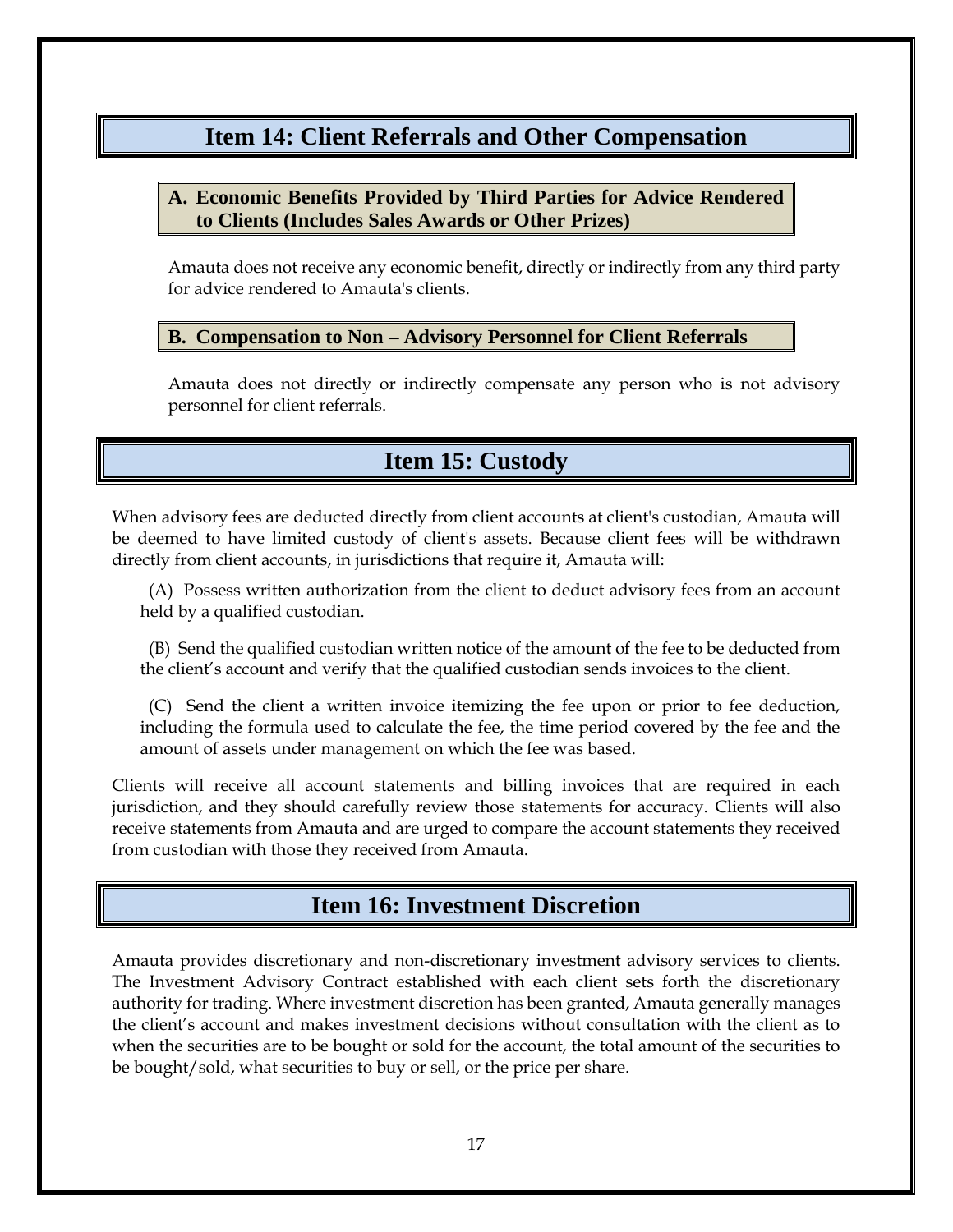Clients with discretionary accounts will execute a limited power of attorney to evidence discretionary authority. Amauta does not allow clients to impose restrictions in investing in certain securities or types of securities in accordance with their values or beliefs. Additionally, by granting Amauta discretionary authority, the client agrees not to impose and limitations on Amauta's discretionary investment advisory services. Amauta will also have discretionary authority to determine the broker or dealer to be used for a purchase or sale of securities for a client's account.

### **Item 17: Voting Client Securities (Proxy Voting)**

<span id="page-18-1"></span><span id="page-18-0"></span>Amauta will not ask for, nor accept voting authority for client securities. Clients will receive proxies directly from the issuer of the security or the custodian. Clients should direct all proxy questions to the issuer of the security.

### **Item 18: Financial Information**

### <span id="page-18-2"></span>**A. Balance Sheet**

Amauta neither requires nor solicits prepayment of more than \$500 in fees per client, six months or more in advance, and therefore is not required to include a balance sheet with this brochure.

### <span id="page-18-3"></span>**B. Financial Conditions Reasonably Likely to Impair Ability to Meet Contractual Commitments to Clients**

Neither Amauta nor its management has any financial condition that is likely to reasonably impair Amauta's ability to meet contractual commitments to clients.

#### <span id="page-18-4"></span>**C. Bankruptcy Petitions in Previous Ten Years**

<span id="page-18-5"></span>Amauta has not been the subject of a bankruptcy petition in the last ten years.

### **Item 19: Requirements For State Registered Advisers**

<span id="page-18-6"></span>**A. Principal Executive Officers and Management Persons; Their Formal Education and Business Background** 

Amauta currently has Francisco Jose Anguita Veliz as the managing person. Education and business background can be found on the individual's Form ADV Part 2B brochure supplement.